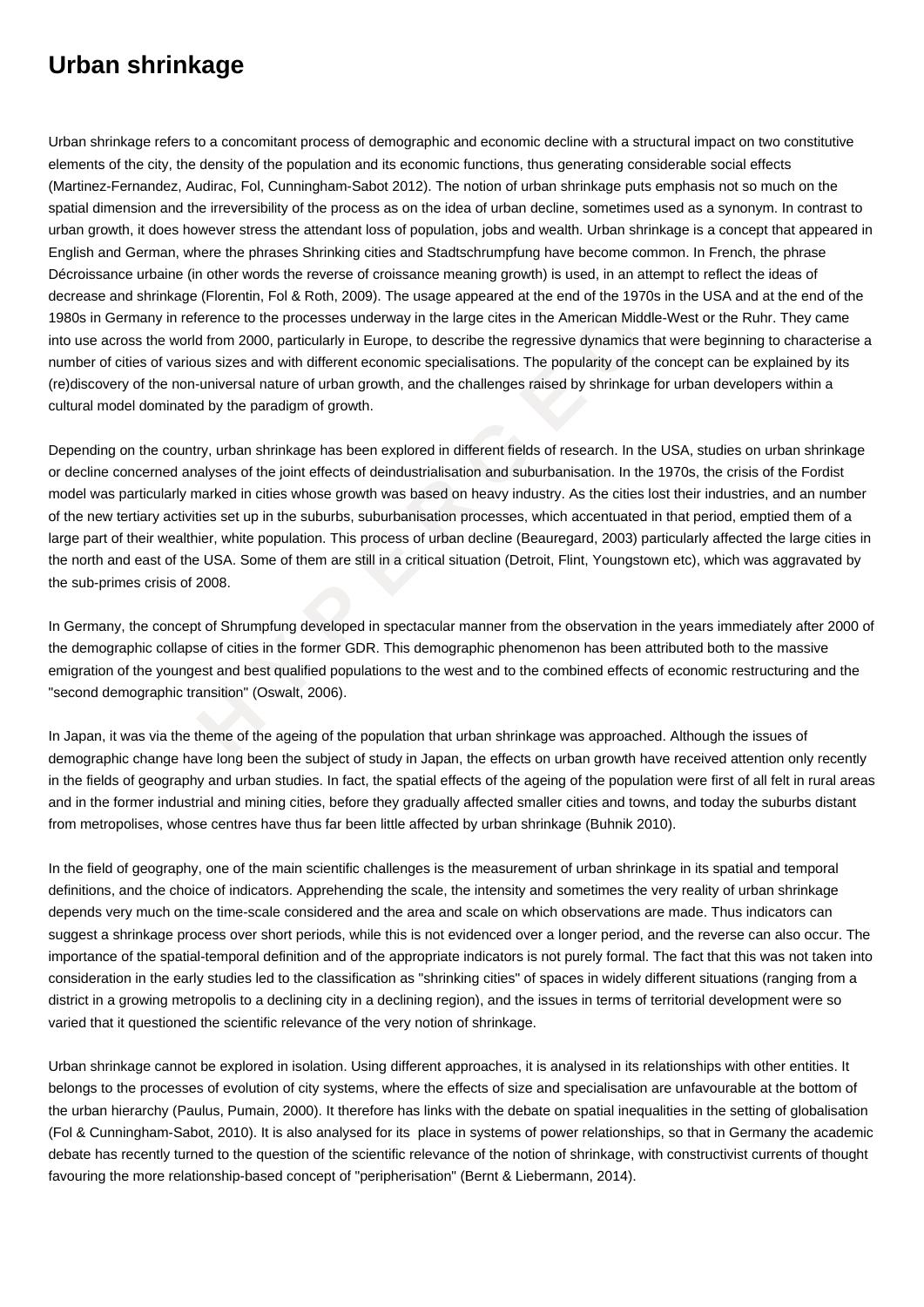the fact that they focus on the attractiveness and competitiveness of cities (Rousseau, 2010; Miot, 2912). Most local strategies do indeed aim to attract investment and also new types of population (such as the "creative classes" identified by Richard Florida), via more or less overt policies of «gentrification». Another debate, very active in seriously declining cities like Detroit, concerns the allocation of sparse financial resources to rehabilitation policies: should action be taken everywhere, or should in be concentrated on a few districts liable to react more favourably to investments, with the risk of abandoning the others? In these two types of debate, it is invariably the outcome for the [most underpr](https://wiki.parisgeo.cnrs.fr/?p=497)ivileged that is in the balance, and this dimension is often not envisaged in redevelopment policies.

Emmanuèle Cunningham-Sabot, Hélène Roth, Sylvie Fol

## **Bibliographie**

Bibliography

Recent general references on the subject of shrinking cities:

- Baron M., Cunningham-Sabot E., Grasland C., Rivière D., Van Hamme G., 2010, Villes et régions européennes en décroissance. Maintenir la cohésion territoriale, Hermès.

**phie**<br> **phie**<br> **Example 10**<br> **Example 10**<br> **Example 10**<br> **Example 10**<br> **Example 10**<br> **Example 10**<br> **Example 10**<br> **Example 10**<br> **Example 10**<br> **Example 10**<br> **Example 10**<br> **Example 10**<br> **Example 10**<br> **Example 10**<br> **Example 1** - Florentin D., Fol S., Roth H., 2009, « La "Stadtschrumpfung" ou "rétrécissement urbain" en Allemagne : un champ de recherche émergent », Cybergeo, Espace, Société, Territoire, article 445, URL : http://www.cybergeo.eu/index22123.html.

- Fol S., Cunningham-Sabot E., 2010, « Déclin urbain et Shrinking Cities : une évaluation critique des approches de la décroissance urbaine », Les Annales de Géographie, N° 674, 359-383.

- Pallagst K., Wiechmann T., Martinez-Fernandez C., 2014, Shrinking Cities. International Perspectives and Policy Implications, Routledge, 318 p.

- Martinez-Fernandez C., Audirac I., Fol S., Cunningham-Sabot E., 2012, « Shrinking Cities : Urban Challenges of Globalization », International Journal of Urban and Regional Research, Vol. 36, N°2, pp. 213-225.

- Oswalt P., (ed.), 2006, Shrinking Cities, Vol. 1. International Research, Ostfildern-Ruit, Germany, Hatje Cantz Verlag.

- Roth H., 2011, « Les 'villes rétrécissantes' en Allemagne », Géocarrefour, Vol. 62, No. 2 : 75-80.

- Turok I., Mykhnenko V., 2007, "The Trajectories of European Cities, 1960-2005", Cities, Vol. 24, N°3, 165-182.

Complementary references (quoted in the article):

- Beauregard, Robert A. 2003. Voices of Decline : The Postwar Fate of U.S. Cities. New York : Routledge.

- Bernt, Matthias, et Heike Liebmann. 2013. Peripherisierung, Stigmatisierung, Abhängigkeit ?Deutsche Mittelstädte und ihr Umgang mit Peripherisierungsprozessen. Wiesbaden : VS Verlag für Sozialwissenschaften.

- Buhnik, S.. 2010. « From Shrinking Cities to Toshi no Shukushō : Identifying Patterns of Urban Shrinkage in the Osaka Metropolitan Area ». Berkeley Planning Journal 23 (1) . http://escholarship.org/uc/item/2df4m61b#page-15.

- Cunningham-Sabot E. 2012, Villes en décroissance, « Shrinking Cities », construction d'un objet international de recherche, Habilitation à Diriger des Recherches, Université Paris 1 Panthéon – Sorbonne.

- Friedrichs J., 1993, "A Theory of Urban Decline : Economy, Demography and Political Elites", Urban Studies, Vol.30, No.6, 907-917.

- Miot Y., 2012, Face à la décroissance urbaine, l'attractivité résidentielle ? Le cas des villes de tradition industrielles de Mulhouse, Roubaix et Saint-Etienne, Thèse de Doctorat, Université de Lille 1.

- Paulus F., Pumain D., 2000, « Trajectoires de villes dans le système urbain » in Mattei M.-F., Pumain D. (dir.), Données urbaines, 3, 363-372.

- Rousseau M., 2010, « Re-imaging the City Centre for the Middle-Classes : Regeneration, Gentrification and Symbolic Policies in